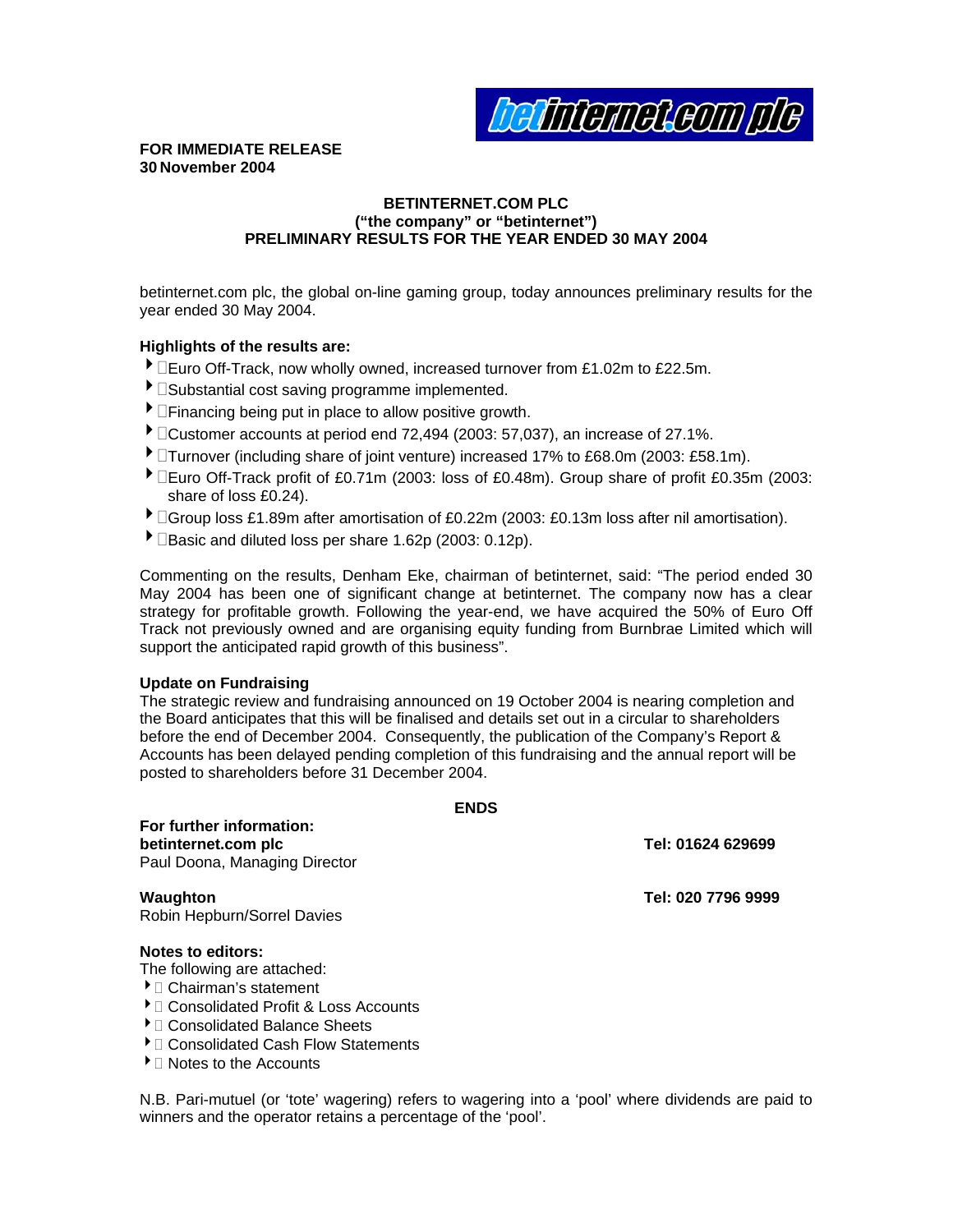### **PRELIMINARY RESULTS**

### **CHAIRMAN'S STATEMENT**

#### **Introduction**

The period ended 30 May 2004 has been one of significant change at betinternet. The company now has a clear strategy for profitable growth. Following the year-end, we have acquired the 50% of Euro Off Track not previously owned and are organising equity funding from Burnbrae Limited which will support the anticipated rapid growth of this business.

Euro Off-Track, the group's pari-mutuel business, improved its performance greatly during the year. As a result of this, we have decided to focus more financial and management resources on this business. The board believes that this operation, which provides a risk-free return to us as the promoter, has enormous potential and will provide a more stable form of earnings. I am pleased to report that turnover has continued to grow rapidly in the current financial year.

As previously reported, we took decisive action to address the adverse factors which affected the sportsbook business. In particular, we reduced risk and eliminated unprofitable markets. Costs have also been reduced to a level in balance with underlying business. The impact of these measures will be more fully seen in the current financial year.

In line with the above strategy, the telephone wagering business was scaled further back during the year. The Internet now accounts for 92% of sportsbook turnover.

#### **Overview of Results**

The performance of the pari-mutuel business, Euro Off-Track, was outstanding. Turnover increased from £1 million to £22.5 million during the year and the operation recorded its first net profit, £0.71m, of which the group's share was £0.35m (2003: share of loss £0.24m).

As reported above this operation is now wholly owned by the group and will be fully consolidated with effect from 30 June, 2004.

Following the remedial action referred to above, the margin from the sportsbook business recovered to 5.36% for the period as a whole. Although this was less than that achieved in the previous 52 weeks, 7.29%, it represented a margin of 6.8% in the second half which was in line with that achieved in the second half of the previous period.

Nevertheless, the fall in turnover combined with the reduction in margin resulted in a fall in gross profit to £2.44m (2003: £4.16m).

Action to reduce overheads by approximately £1m on an annualised basis was also undertaken, however, much of the impact of this will be felt in the current financial year. Accordingly, the group recorded a loss of £1.68m (2003: loss of £0.13m) before amortisation charges of £0.21m (2003: nil), thus increasing the overall loss to £1.89m (2003: loss of £0.13m).

#### **Strategy**

The board's announcement of 19 October, 2004 set out the results of the strategic review undertaken during the summer. The encouraging performance of Euro Off-Track has led the board to conclude that greater emphasis should be placed on its pari–mutuel business, and Euro Off-Track has continued to perform strongly since the acquisition of the outstanding 50% interest in June 2004.

The board believes that there are significant opportunities in exploiting its Isle of Man based hub operations on an international basis. An example of this is our link with Phumelela Gold Enterprises of South Africa and the formation of a new joint venture company, Isle of Man Tote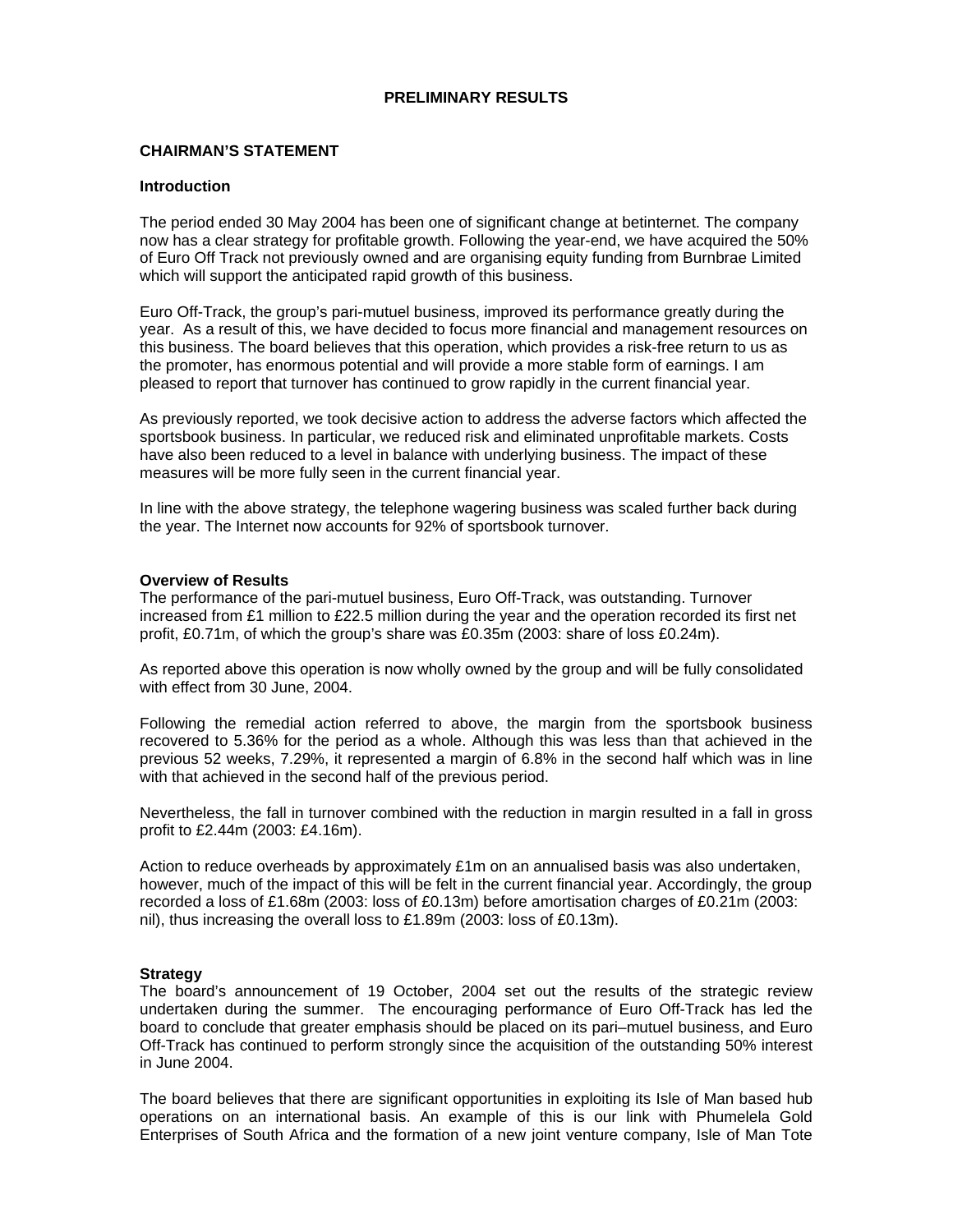Limited. This company is intended to provide an international hub service for South African thoroughbred racing and, in due course, it is hoped will operate a totalisator and host pool betting on a variety of tote activities.

We will continue to operate the sportsbook in a manner that minimises our risk as much as possible and are seeking ways to make our offering more attractive in a manner consistent with this aim. To this end, we recently announced the imminent launch of an online casino in partnership with CasinoWebcam, the market leader in video streaming gaming technology. We are also looking at new initiatives to capitalise on our Far Eastern customer base.

Overall the strategy is now clearly focused on making betinernet a leading technology solutions provider for the online gaming sector, maximising the company's market-leading technology to develop risk-free income streams to balance the unpredictable nature of fixed odds sports wagering.

### **Fund Raising**

To assist the strategic review referred to earlier, Mill Properties Limited and Burnbrae Limited, vehicles for the Caldwell family and Mr J. Mellon, provided additional funding by way of financial guarantees. These are intended to be replaced by arrangements which subject to shareholder approval will lead to the issue of 1m new ordinary shares in the company to Burnbrae Limited and which will raise approximately £900,000 after expenses. Details of these arrangements are explained more fully in a circular which is expected to be posted to shareholders before the end of December 2004.

As a result, the company expects to have the necessary funding in place to develop the Euro Off-Track business and to continue the sports book business on its new strategic course. The directors are confident of the future prospects that this provides for the business.

### **Board Changes**

Since the end of the financial period there have been changes to the board. Mr Jim Mellon has joined as a non-executive director. Mr Mellon, who is a beneficiary of Burnbrae Limited, brings a wealth of commercial experience to the board and is a most welcome addition. Mr William Mummery, Mr Mark Child and Mr Harley Corkill have all resigned from the board, and I thank them for their support. Mr Mummery continues to provide the company with technical consultancy in relation to the pari-mutuel business.

#### **Summary**

The directors strongly believe that the new strategic direction that they have set for the business provides major long-term opportunities for the business. I wish to thank all shareholders for their continued support and also the staff of betinternet for their endeavours on behalf of the business during the year.

**Denham Eke Chairman**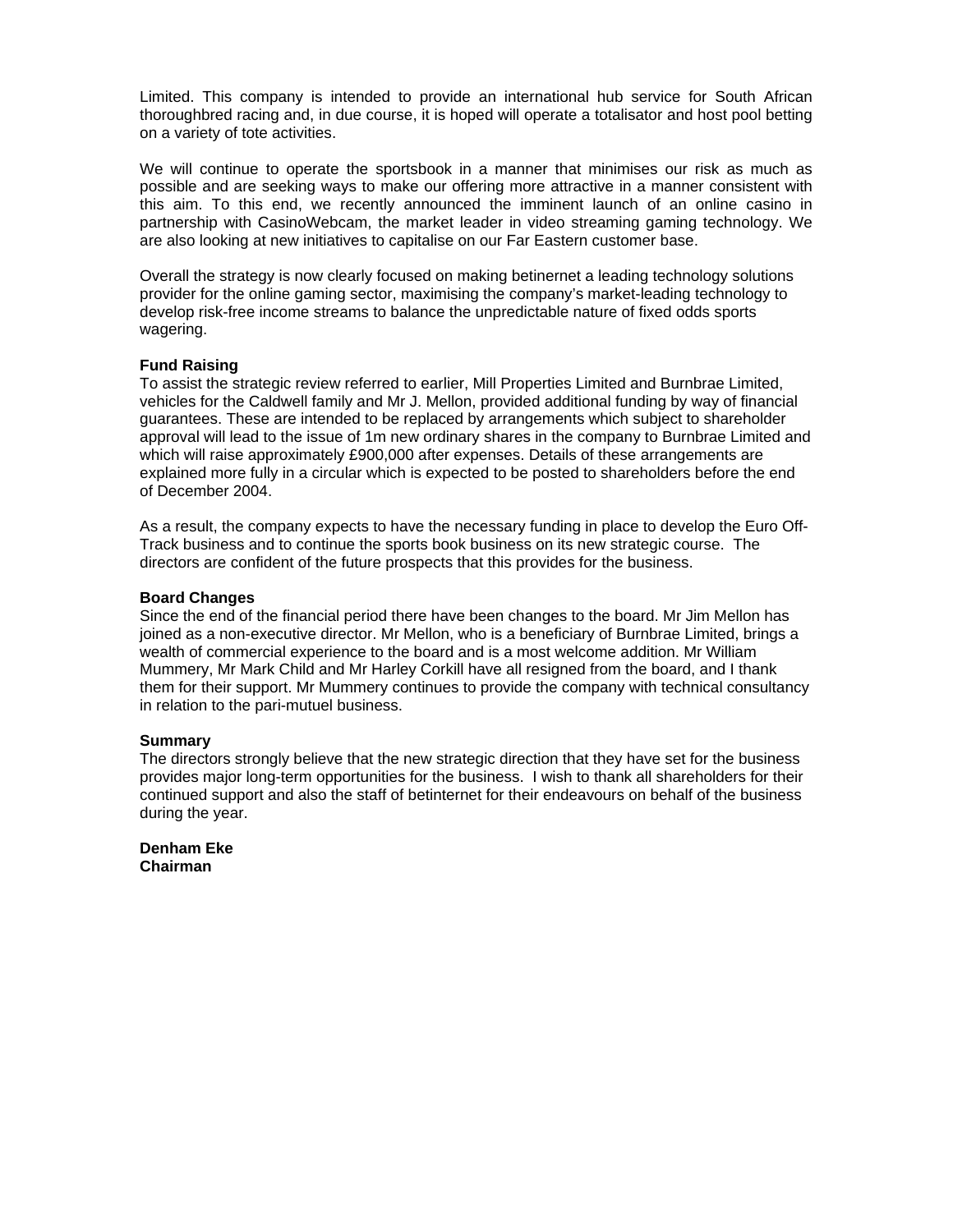# **CONSOLIDATED PROFIT AND LOSS ACCOUNTS**

**For the period to 30 May 2004** 

|                                                          |                | <b>Before</b> |          |           |           |
|----------------------------------------------------------|----------------|---------------|----------|-----------|-----------|
|                                                          |                | Goodwill      | Goodwill | 2004      | 2003      |
|                                                          | <b>Notes</b>   | £'000         | £'000    | £'000     | £'000     |
| Turnover including share of joint venture                |                |               |          |           |           |
| Betting stakes received                                  |                |               |          |           |           |
| Internet                                                 |                | 41,759        |          | 41,759    | 50,375    |
| Telephone                                                |                | 3,735         |          | 3,735     | 6,688     |
| <b>Joint Venture</b>                                     |                | 22,513        |          | 22,513    | 1,016     |
|                                                          |                | 68,007        |          | 68,007    | 58,079    |
| Less share of joint venture                              |                |               |          |           |           |
| turnover                                                 |                | (22, 513)     |          | (22, 513) | (1,016)   |
|                                                          |                |               |          |           |           |
| <b>Total group turnover</b>                              | 1              | 45,494        |          | 45,494    | 57,063    |
| Cost of sales                                            |                |               |          |           |           |
| Winnings paid and bets laid off                          |                | (43,004)      |          | (43,004)  | (52, 826) |
| Betting duty paid                                        |                | (53)          |          | (53)      | (76)      |
|                                                          |                |               |          |           |           |
| <b>Gross Profit</b>                                      | 1              | 2,437         |          | 2,437     | 4,161     |
| Administration expenses                                  |                | (4, 467)      | (219)    | (4,686)   | (4,060)   |
|                                                          |                |               |          |           |           |
| <b>Group operating loss/(profit)</b>                     |                | (2,030)       | (219)    | (2, 249)  | 101       |
|                                                          |                |               |          |           |           |
| Share of operating profit/(loss) in joint venture        |                | 354           |          | 354       | (239)     |
| Total operating loss including share of<br>joint venture |                | (1,676)       | (219)    | (1, 895)  | (138)     |
|                                                          |                |               |          |           |           |
| Interest                                                 |                | 1             |          | 1         | 8         |
| Loss on ordinary activities before and after             |                |               |          |           |           |
| taxation and retained loss for the period                |                | (1,675)       | (219)    | (1,894)   | (130)     |
|                                                          |                |               |          |           |           |
| Basic and diluted loss per share                         | $\overline{2}$ |               |          | (1.62)    | (0.12)    |
|                                                          |                |               |          |           |           |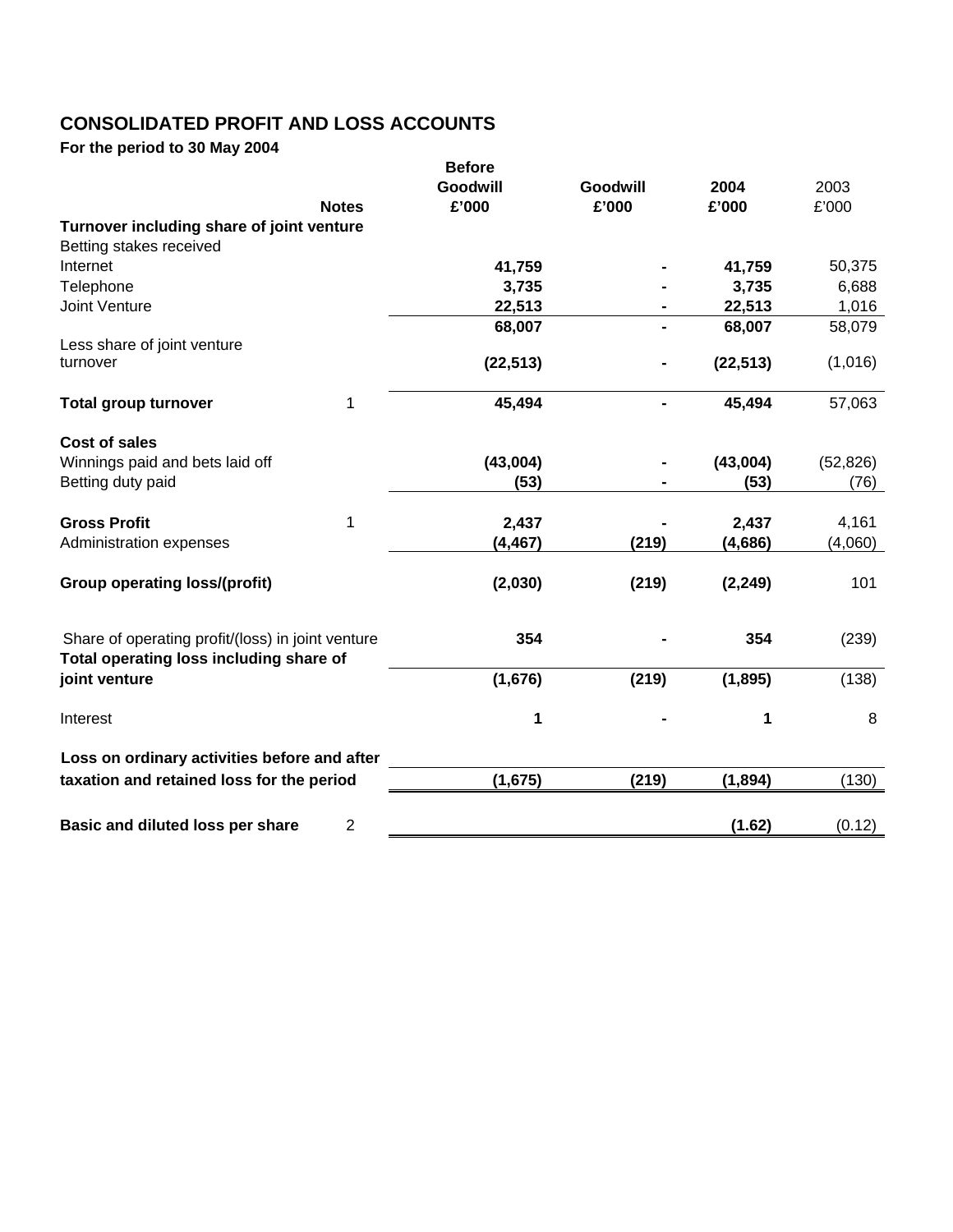# **CONSOLIDATED BALANCE SHEET**

### **As at 30 May 2004**

| <b>Fixed Assets</b>                                                                    |       | 30 May 2004<br>£,000 |       | 1 Jun 2003<br>£,000 |
|----------------------------------------------------------------------------------------|-------|----------------------|-------|---------------------|
| Intangible Assets                                                                      |       | 219                  |       | 437                 |
| <b>Tangible Assets</b>                                                                 |       | 620                  |       | 841                 |
|                                                                                        |       | 839                  |       | 1,278               |
| <b>Current Assets</b>                                                                  |       |                      |       |                     |
| <b>Debtors</b>                                                                         |       | 851                  |       | 1,611               |
| Cash at bank and in hand                                                               |       | 444                  |       | 1,852               |
|                                                                                        |       | 1,295                |       | 3,463               |
| <b>Creditors</b>                                                                       |       |                      |       |                     |
| amounts falling due within one year                                                    |       | (1, 517)             |       | (1,876)             |
| <b>Net Current Assets</b>                                                              |       | (222)                |       | 1,587               |
| <b>Provision for liabilities and charges</b><br>Investment in joint venture            |       |                      |       |                     |
| Share of gross assets                                                                  | 446   |                      | 194   |                     |
| Share of gross liabilities                                                             | (636) |                      | (738) |                     |
| Share of net liabilities                                                               |       | (190)                |       | (544)               |
| Return on Investments and servicing of finance<br><b>Depreciation and amortisation</b> |       |                      |       |                     |
| <b>Net Assets</b>                                                                      |       | 427                  |       | 2,321               |
| <b>Capital and Reserves</b>                                                            |       |                      |       |                     |
| Called up share capital                                                                |       | 1,167                |       | 1,167               |
| <b>Share Premium</b>                                                                   |       | 6,928                |       | 6,928               |
| Profit and loss account                                                                |       | (7,668)              |       | (5, 774)            |
| <b>Equity Shareholders' Funds</b>                                                      |       | 427                  |       | 2,321               |
|                                                                                        |       |                      |       |                     |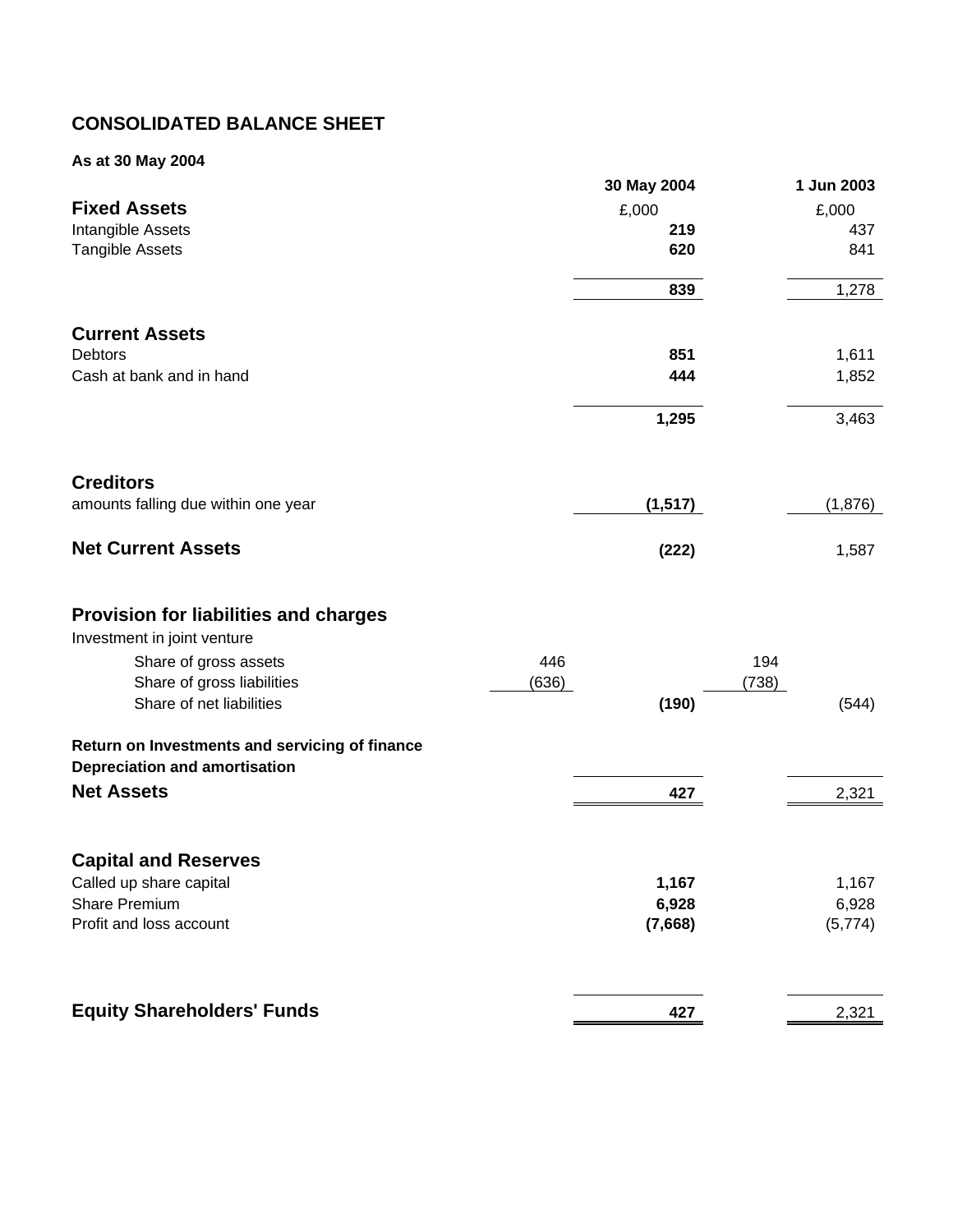## **CONSOLIDATED CASH FLOW STATEMENTS**

**For the period to 30 May 2004** 

|                                                           | 2004<br>£ | 2003<br>£ |
|-----------------------------------------------------------|-----------|-----------|
| Net cash outflow from operating activities                | (984)     | (995)     |
| Returns on investments and servicing of finance           |           | 8         |
| Capital expenditure and financial investment              | (345)     | (377)     |
| Acquisition (including cash assumed)                      |           | 77        |
| Cash outflow before use of liquid resources and financing | (1, 328)  | (1, 287)  |
| Financing                                                 |           | 1,218     |
| Decrease in cash in the period                            | (1, 328)  | (69)      |

### **Reconciliation of net cash flow to movement in net funds**

|                                          | 2004<br>£      | 2003<br>£ |
|------------------------------------------|----------------|-----------|
| Opening net funds                        | 1,765          | 1,484     |
| Decrease in cash in year                 | (1, 328)       | (69)      |
| Cash outflow from movement in borrowings | $\blacksquare$ | 350       |
| Closing net funds                        | 437            | 1,765     |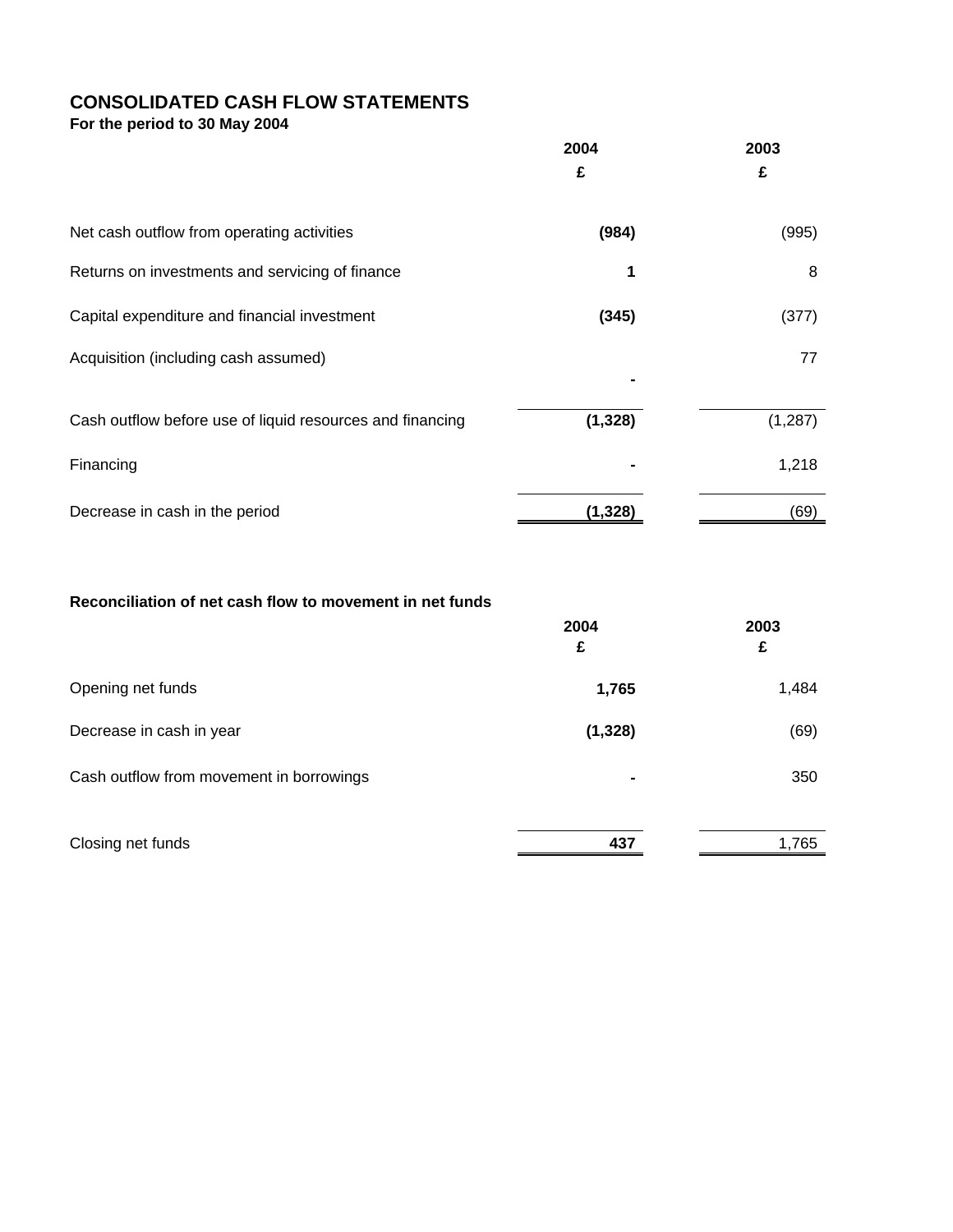## **NOTES TO THE ACCOUNTS**

### **1. Segmental analysis**

| Period ended 30 May 2004        | <b>Telephone</b><br>£ | Internet<br>£ | <b>Total</b><br>£ |
|---------------------------------|-----------------------|---------------|-------------------|
| <b>Betting Stakes Received</b>  | 3,735                 | 41,759        | 45,494            |
| Winnings paid and bets laid off | (3, 571)              | (39, 433)     | (43,004)          |
| Betting duty paid               | (4)                   | (49)          | (53)              |
| <b>Gross Profit</b>             | 160                   | 2,277         | 2,437             |
| Margin                          | 4.28%                 | 5.45%         | 5.36%             |
|                                 |                       |               |                   |
| Period ended 1 June 2003        | <b>Telephone</b><br>£ | Internet<br>£ | <b>Total</b><br>£ |
| <b>Betting Stakes Received</b>  | 6,688                 | 50,375        | 57,063            |
| Winnings paid and bets laid off | (6,073)               | (46, 753)     | (52, 826)         |
| Betting duty paid               | (3)                   | (74)          | (77)              |
| <b>Gross Profit</b>             | 612                   | 3,548         | 4,160             |

### **2. Loss per share**

The basic loss per share is calculated by dividing the losses attributable to ordinary shareholders by the weighted average number of ordinary shares during the year.

Calculation of loss per share is based on losses of £1,893,941 (2003: £130,555) and the weighted average number of ordinary shares being the equivalent of 116,687,254 (2003:112,293,584) ordinary 1p shares. The diluted loss per share is the same as the basic loss per share as the adjustment to assume conversion of dilutive ordinary shares would decrease the loss per share.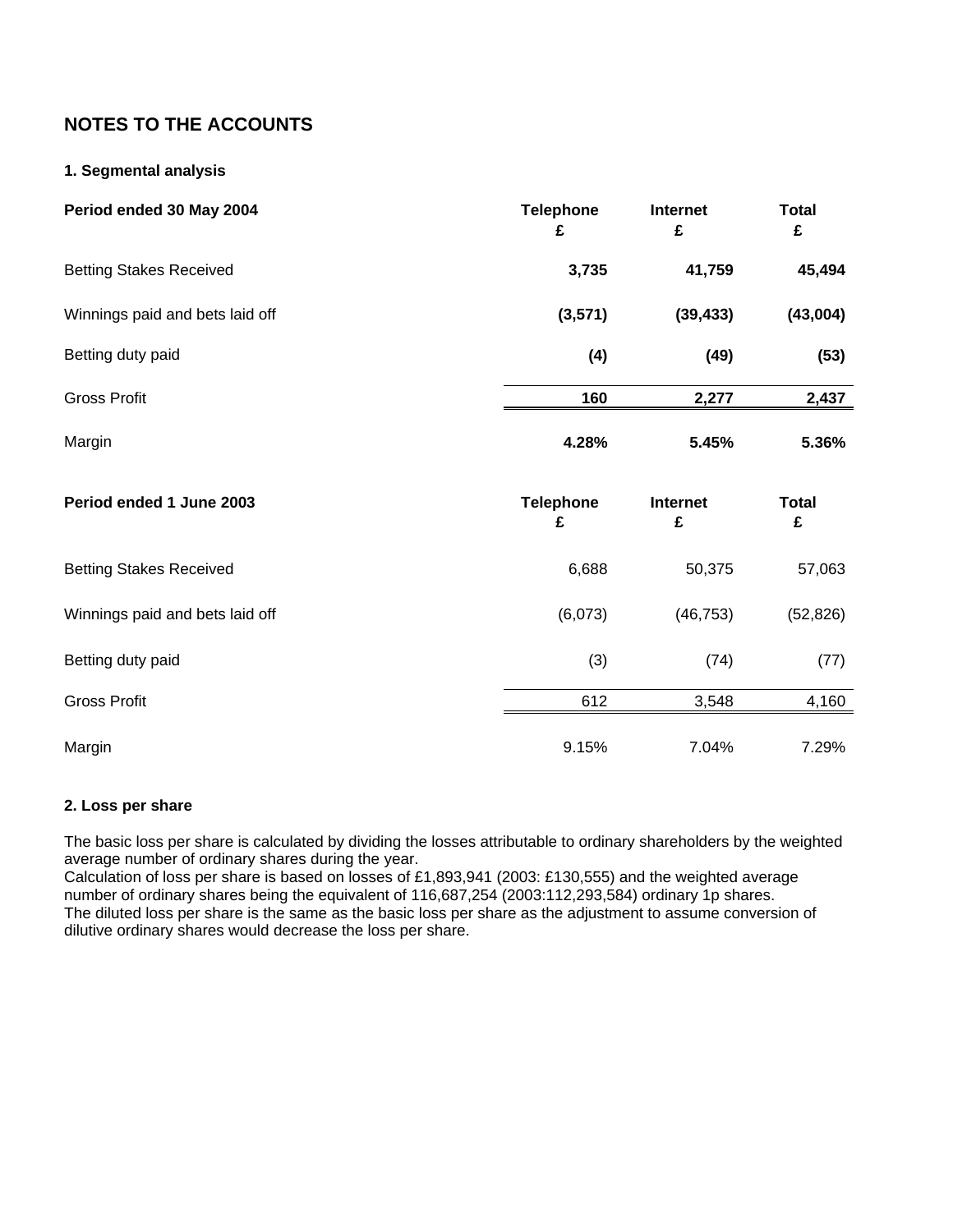## **NOTES TO THE ACCOUNTS**

**Continued** 

### **3. Reconciliation of operating (loss)/profit to net cash outflow from operating activities**

|                                            | 2004     | 2003  |
|--------------------------------------------|----------|-------|
|                                            | £'000    | £,000 |
| Operating (loss)/profit                    | (2, 249) | 101   |
| Depreciation and amortisation charges      | 784      | 544   |
| Reduction/(increase) in debtors            | 760      | (788) |
| Reduction in creditors                     | (279)    | (852) |
|                                            |          |       |
| Net cash outflow from operating activities | (984)    | (995) |

### **4. Analysis of cash flows for headings netted in the cash flow statement**

|                                                                                         | 2004<br>£'000       | 2003<br>£,000  |
|-----------------------------------------------------------------------------------------|---------------------|----------------|
| (a) Financing<br>Issue of new shares including share premium<br>Repayment of borrowings | $\blacksquare$<br>۰ | 1,568<br>(350) |
|                                                                                         |                     | 1,218          |
| (b) Capital expenditure                                                                 | 2004<br>£'000       | 2003<br>£'000  |
| Payments to acquire tangible fixed assets                                               | (345)               | (382)          |
| Receipts from sale of tangible fixed assets                                             | $\blacksquare$      | 5              |
| Net capital expenditure                                                                 | (345)               | (377)          |

### **5. Analysis of net funds**

|                          | at 1 June<br>2003<br>£ | Cash<br><b>Flow</b><br>£ | at 30 May<br>2004<br>£ |
|--------------------------|------------------------|--------------------------|------------------------|
| Cash in hand and at bank | 1,852                  | (1,408)                  | 444                    |
| Bank overdraft           | (87)                   | 80                       | (7)                    |
|                          | 1,765                  | (1,328)                  | 437                    |